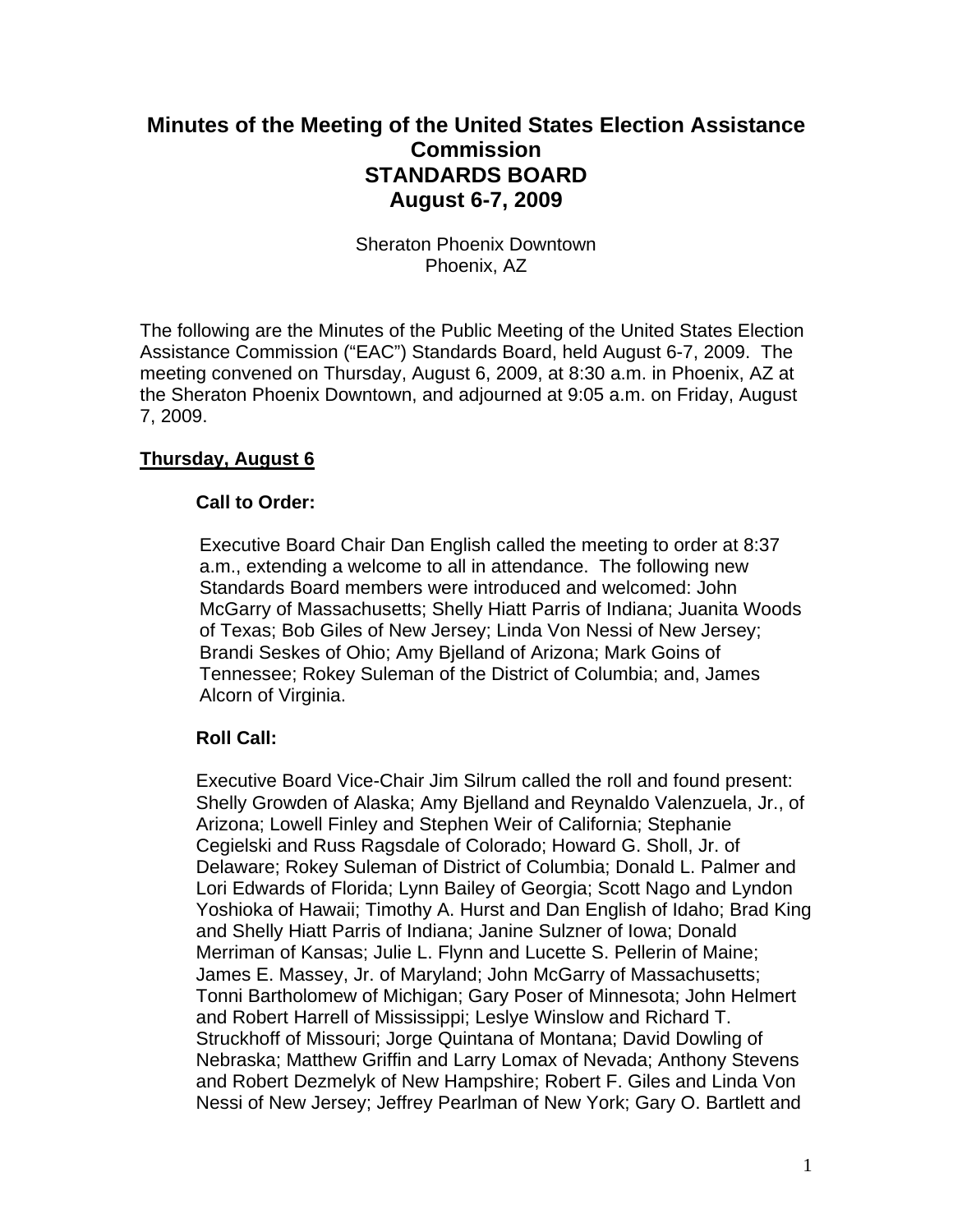Deborah J. Bedford of North Carolina; James Silrum and Michael M. Montplaisir of North Dakota; Brandi Seskes and Dale Fellows of Ohio; Chet Harhut and Regis Young of Pennsylvania; Nestor J. Colon-Berlingeri and Maria D. Santiago-Rodriguez of Puerto Rico; Marci Andino and Marilyn Bowers of South Carolina; Kea Warne of South Dakota; Mark Goins of Tennessee; Juanita Woods of Texas; Michael J. Cragun of Utah; Kathleen DeWolfe of Vermont; James Alcorn and Allen Harrison, Jr. of Virginia; John Abramson, Jr. and Corrine Halyard Plaskett of Virgin Islands; Nick Handy and Kristina Swanson of Washington; Nathaniel E. Robinson and Sandra L. Wesolowski of Wisconsin; Peggy Nighswonger of Wyoming. Sixty-six (66) members were present.

Vice-Chair Silrum declared a quorum present.

### **Welcoming Remarks:**

Chair English encouraged the newly appointed members' participation in the various committees of the Board and also presented Tonni Bartholomew (MI) with a gift bag in recognition and appreciation of her prior service as Chair of the Executive Board.

#### **Appointment of Parliamentarian**

Chair English appointed John Abramson of the Virgin Islands to serve as parliamentarian.

### **Appointment of Proxy Committee**

Chair English appointed Gary Poser (MN), Committee Chair; Susan McRill (MI); Tonni Bartholomew (MI); Corrine Plaskett US Virgin Islands; and Anthony Stevens (NH).

#### **Appointment of Resolutions Committee**

Chair English appointed Larry Lomax (NV) Committee Chair; Peggy Nighswonger (WY); James Silrum (ND); Ann McGeehan (TX) and Lowell Finley (CA).

Chair English announced that Brad King (IN) will Chair the Bylaws Committee. Anyone desiring to serve on the various standing committees of the Board were directed to notify Chair English either in-person or via email.

#### **Review of Meeting Materials**

Chair English reviewed the materials found in the meeting binder.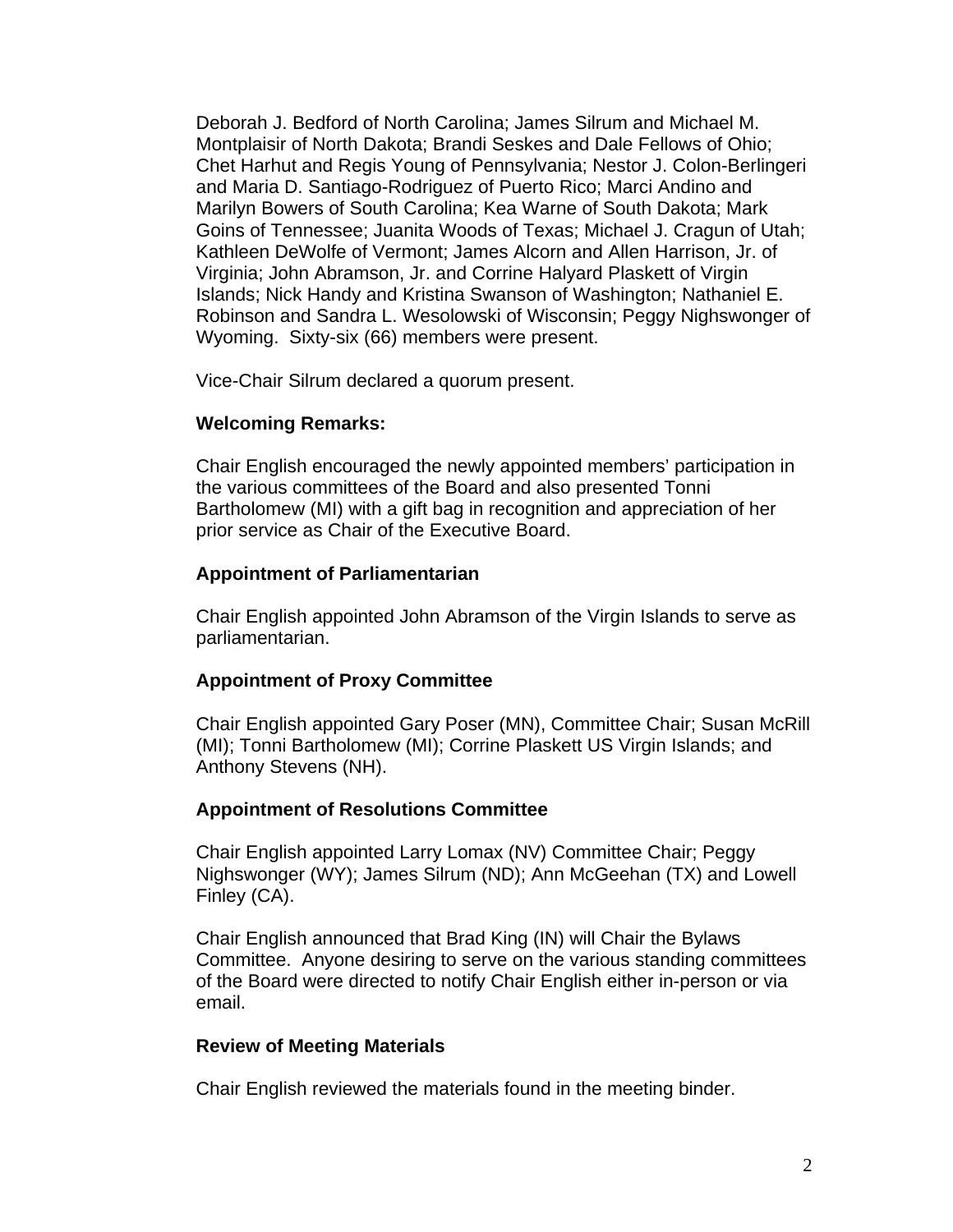## **Adoption of Agenda:**

Chair English called for a motion to adopt the agenda as published. Allen Harrison (VA) made the motion and Tim Hurst (ID) seconded to adopt the agenda. The motion passed unanimously.

### **Adoption of the Minutes of the February 26-27, 2009, Meeting:**

Chair English called for a motion to adopt the minutes from the February 26-27, 2009, meeting of the Standards Board that was held in Orlando, Florida. Gary Poser (MN) made the motion and Nathaniel Robinson (WI) seconded to adopt the minutes as published. The motion passed unanimously.

## **EAC Welcoming Remarks**:

Gineen Bresso Beach, Chair of the U.S. Election Assistance Commission (EAC) and Designated Federal Officer (DFO) to the Standards Board, expressed her appreciation to the members of the Standards Board for their attendance and participation, in addition to welcoming the newly appointed members of the Standards Board.

Chair Beach introduced the following staff who were present on behalf of the EAC: Commissioner Donetta Davidson; Executive Director Tom Wilkey; Deputy General Counsel Gavin Gilmour; Matt Masterson, Attorney/Advisor, Testing and Certification Division; Counsel Sharmili Edwards; Events Coordinator Emily Jones; Ted Brown, law clerk; Jeannie Layson, Communications Director; and, James Long, Testing and Certification Division.

Chair Beach explained that Board members will have the opportunity to comment on EAC's five new Election Management Guidelines via the Virtual Meeting Room that will cover the following topics: Recounts and Audits, Canvassing and Certification, Provisional Ballots, Building Community Partnerships and Communicating with the Public. Chair Beach invited Board members' participation in upcoming working groups that will be convening to address three new Election Management Guidelines, in addition to three studies that will be covering language, Social Security and absentee ballot postage. Chair Beach also explained the process by which Board members may serve as peer reviewers for the various grants that EAC administers.

Emily Jones, Events Coordinator, provided some brief direction/reminders to the Board members regarding their rooming and travel.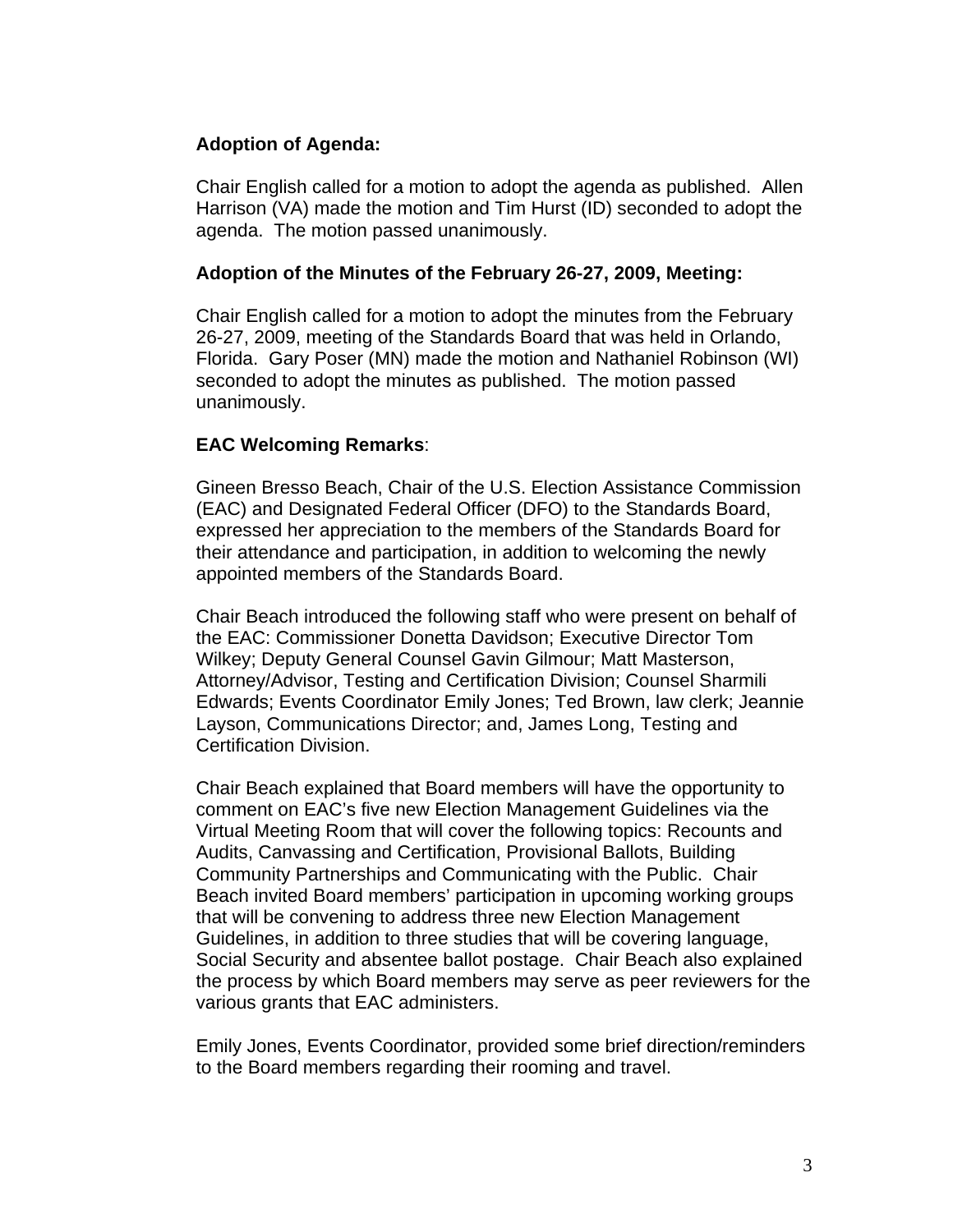### **Voluntary Voting System Guidelines (VVSG) Overview – Matt Masterson, Attorney/Advisor, EAC Testing and Certification Program**

Matt Masterson addressed the Board to provide an overview of the VVSG. He defined the 2005 VVSG, the Next Iteration of the VVSG and the 2005 VVSG Revision. He also explained the reasons for revising the 2005 VVSG. Mr. Masterson explained that the number one priority for revising the 2005 VVSG was to improve the quality, consistency and efficiency of EAC's Testing and Certification Program.

The following two ground rules were used in determining revisions to the standards:

- 1. No requirements would be added that would cause manufacturers to make significant hardware changes to current voting systems.
- 2. No requirements would be included that would require complex changes to software in current voting systems.

Mr. Masterson concluded by encouraging the Board members to both review the comments to the revisions to Version 1.1 that have been posted on EAC's Website to date, and to also report that any comments they desire to make to the revisions need to be submitted before the September 28, 2009, deadline.

Mr. Masterson responded to the Board's questions/comments regarding his overview.

### **National Institute of Standards and Technology (NIST) Presentation – John Wack, Computer Scientist and Researcher**

John Wack addressed the Board to report that as part of NIST's role in conducting research on the standards, it will be holding two upcoming workshops, the first centered on end-to-end voting systems and the second on common data format for voting systems.

Mr. Wack then moved into a PowerPoint presentation to give an overview of the selection criteria that was involved in drafting the revisions to VVSG Version 1.1, and also what the intent of the revisions included. Mr. Wack expounded on the following areas of the standards where revisions were made:

• Human factors, i.e., poll worker usability related requirements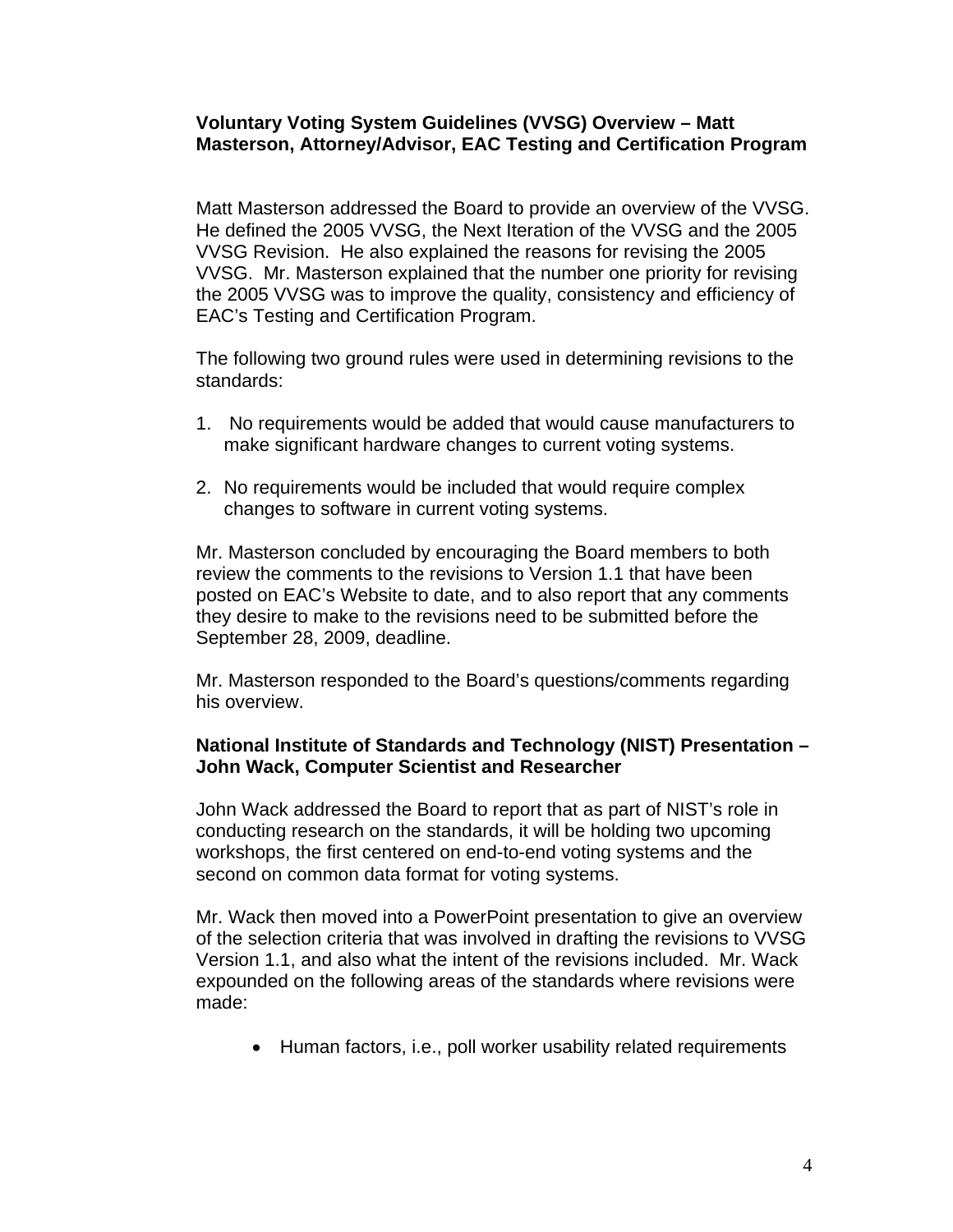- Security, i.e., Voter Verified Paper Audit Trail (VVPAT), Electronic Records and Cryptography, System Security Specifications and External Interface
- Core, i.e., software workmanship, reliability and accuracy, humidity

## **Introduction:**

Chair English acknowledged the presence of Dana DeBeauvior (TX).

### **Recess:**

The Board recessed from 10:45 a.m. until 10:58 a.m.

## **Proxy Committee Report:**

Gary Poser reported that the following proxies were submitted, reviewed and approved by the Committee: Chair Dan English (ID) is the proxy representative for Carolee Sunderland (NY), Peggy Nighswonger (WY) is the proxy representative for Sarah Ball Johnson (KY), Gary Poser (MN) is the proxy representative for Sharon Anderson (MN), Peggy Nighswonger is the proxy representative for Nikki Trella (MD), and Lynn Bailey (GA) is the proxy representative for Secretary Karen Handel (GA).

### **National Institute of Standards and Technology (NIST) Presentation – John Wack, Computer Scientist and Researcher (Cont'd)**

Mr. Wack resumed his PowerPoint presentation to continue with an overview of the security requirements (VVPAT, Electronic Records and Cryptography, System Security Specifications and External Interface) and the core requirements (software workmanship, reliability and accuracy and humidity) that were ported into VVSG Version 1.1. from VVSG Version 2.0.

## **Recess:**

The Board recessed for its working luncheon at 11:59 a.m.

## **Working Lunch - EAC Update:**

EAC Executive Director Tom Wilkey's PowerPoint presentation covered the following topics: EAC's short-term objectives and its next steps and how they are being and will be achieved; an overview of recent Testing and Certification Program milestones; an overview of HAVA funds and grants; an overview of new tools and resources for election officials; an overview of the EAC's elections research; an overview of what EAC is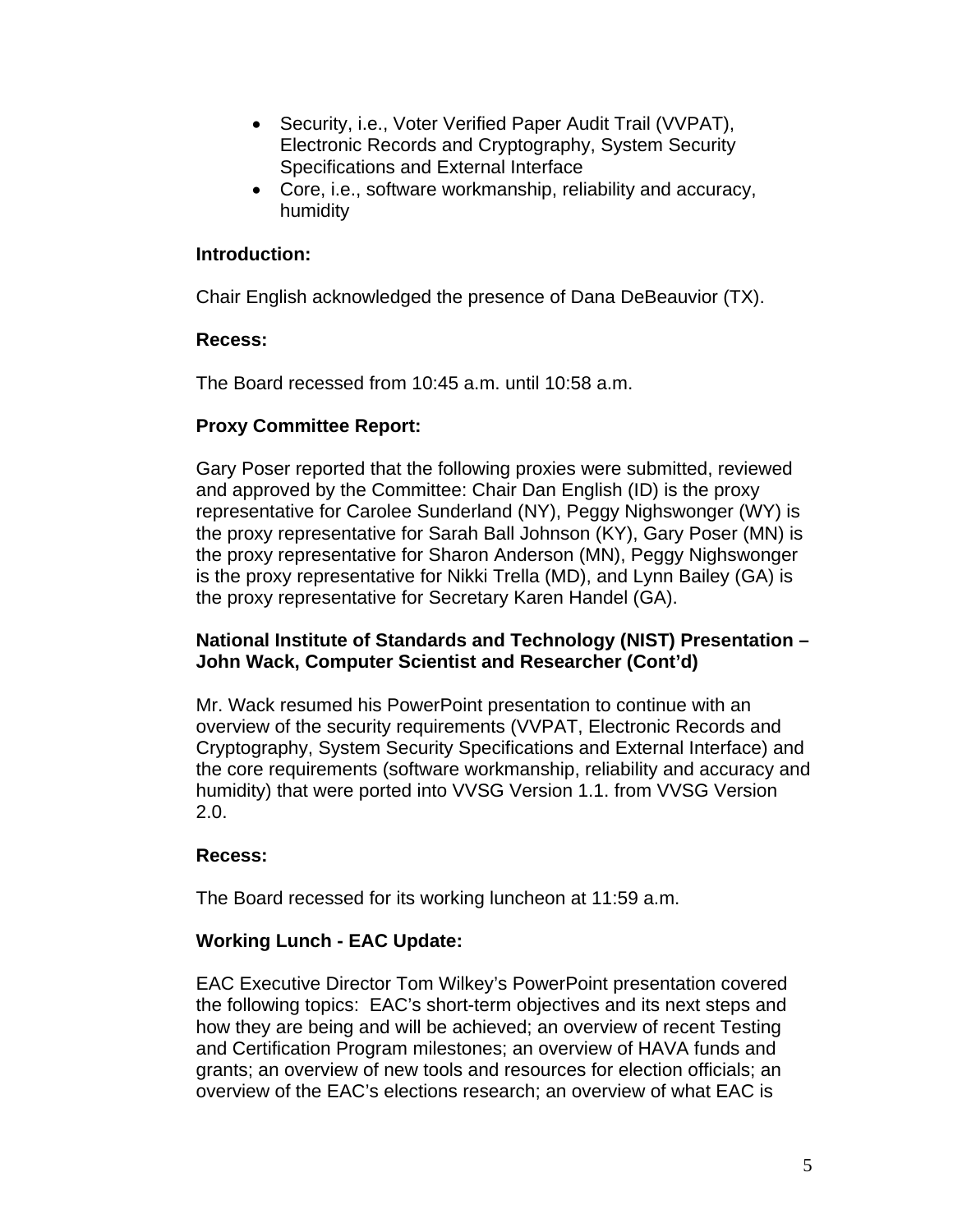doing to communicate with stakeholders; an overview of EAC's operations budget; and in looking ahead an overview of EAC's five strategic goals which are as follows: Communicate; fund and oversee; study guide and assist; test and certify; and manage.

A seven-minute video on Voting System Testing and Certification was played for viewing by the membership.

### **Recess:**

The Board recessed from 1:26 p.m. until 1:52 p.m.

## **EAC Update (Cont'd):**

Executive Director Tom Wilkey and Mr. Masterson gave an overview of the following Standards Board Resolutions and the action that EAC took on each: Resolution 2006-01; Resolution 2006-02; Resolution 2006-03; Resolution 2007-01; Resolution 2007-02; Resolution 2007-03; Resolution 2007-04; Resolution 2007-5; Resolution 2007-06; Resolution 2007-07; Resolution 2007-08; Resolution 2007-09; Resolution 2007-10; Resolution 2007-11; Resolution 2007-12; Resolution 2007-13; Resolution 2007-14; Resolution 2007-15; Resolution 2007-16; Resolution 2007-17; Resolution 2007-18; Resolution 2007-19; Resolution 2007-20; Resolution 2009-01; Resolution 2009-02; Resolution 2009-03; Resolution 2009-04; Resolution 2009-05; and, Resolution 2009-06.

Mr. Masterson and Mr. Wilkey responded to questions/comments raised by the Board concerning their overview of the Resolutions.

Mr. Masterson strongly encouraged the membership to review a document entitled "The Scope of Certification" that is posted on EAC's Website.

### **National Institute of Standards and Technology (NIST) Presentation – John Wack, Computer Scientist and Researcher (Cont'd)**

Mr. Wack concluded his PowerPoint presentation by reviewing the remaining core requirements (software workmanship, reliability and accuracy and humidity) that were ported into VVSG Version 1.1. from VVSG Version 2.0.

Mr. Wack responded to questions/comments raised by the Board during the course of and following his overview of the revisions to the VVSG.

### **Recess:**

The Board recessed from 3:07 p.m. until 3:36 p.m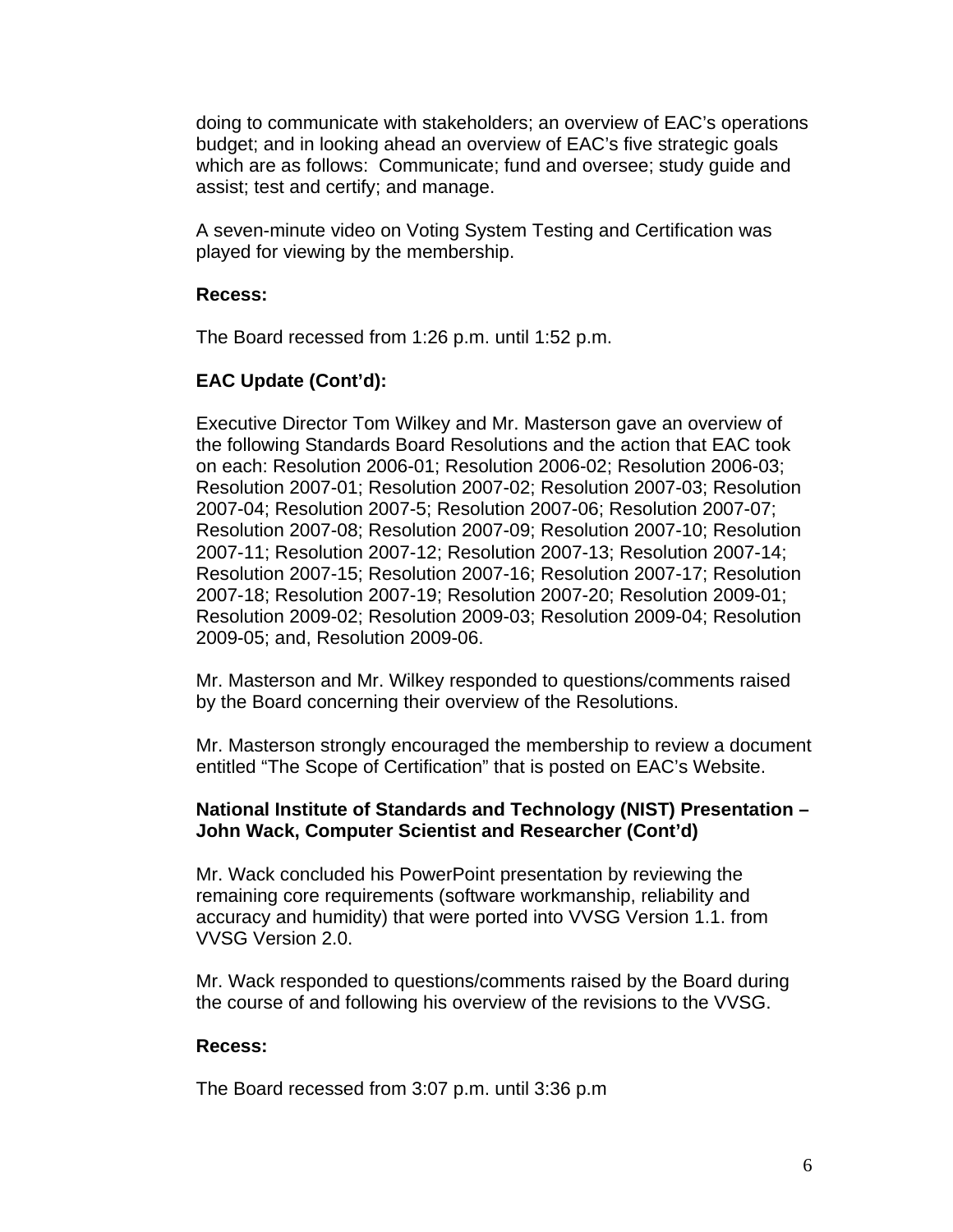### **VVSG Ad-Hoc Committee Report:**

Chair Russ Ragsdale addressed the Board to give a brief background on how the Ad Hoc Committee was formed, its purpose and what its role in 2009 has been. He personally recognized and thanked the following members of the Committee for their dedication and hard work in reviewing and making recommendations to revise VVSG Version 1.1: Gary Poser, Jim Silrum, Don Merriman, Peggy Nighswonger, Sandy Wesolowski, Ann McGeehan, Mary Herrera, Shelly Growden, Nikki Trella and Leslye Winslow. Mr. Ragsdale then referred members to the written report in their meeting book entitled "Substantive Change Recommendations" and summarized the Committee's recommended changes to the following areas of the VVSG: Volume 1, Section 4.1.2.13 – Environmental Control – Operating Environment; Volume 1, Section 7.9.1 – Display and Print a Paper Record; Volume 1, Section 7.9.2 – Approve or Void the Paper Record; Volume 1, Section 7.9.3 – Electronic and Paper Record Structure; Volume 2, Section 2.6.2 – Equipment and Data Security; and, Volume 2, Section 2.6.4 – System Event Logging.

Mr. Ragsdale made a motion to adopt Resolution 2009-07 which he read into the record as follows:

Whereas, The Election Assistance Commission is an agency of the United States Federal Government, created by the Help America States Federal Government, created by the Help America Vote Act; and

Whereas, the Executive Board and the Standards Board requested the assistance of the Voluntary Voting System Guidelines Ad Hoc Committee to review the draft of the VVSG Version 1.1; and

Whereas, the VVSG Ad Hoc Committee has spent many hours reviewing the draft of the VVSG Version 1.1; and

Whereas, the VVSG Ad Hoc Committee has provided the attached report with suggestions titled "Substantive Change Recommendations, Corrections and Comments or Requests for Clarification - Responses; and

Whereas, the Standards Board would like to formally acknowledge the efforts of the VVSG Ad Hoc Committee; now, therefore, be it

Resolved, that the Standards Board hereby forwards the attached VVSG Ad Hoc Committee report to the United States Election Assistance Commission for their consideration during their review of the next iteration of the VVSG.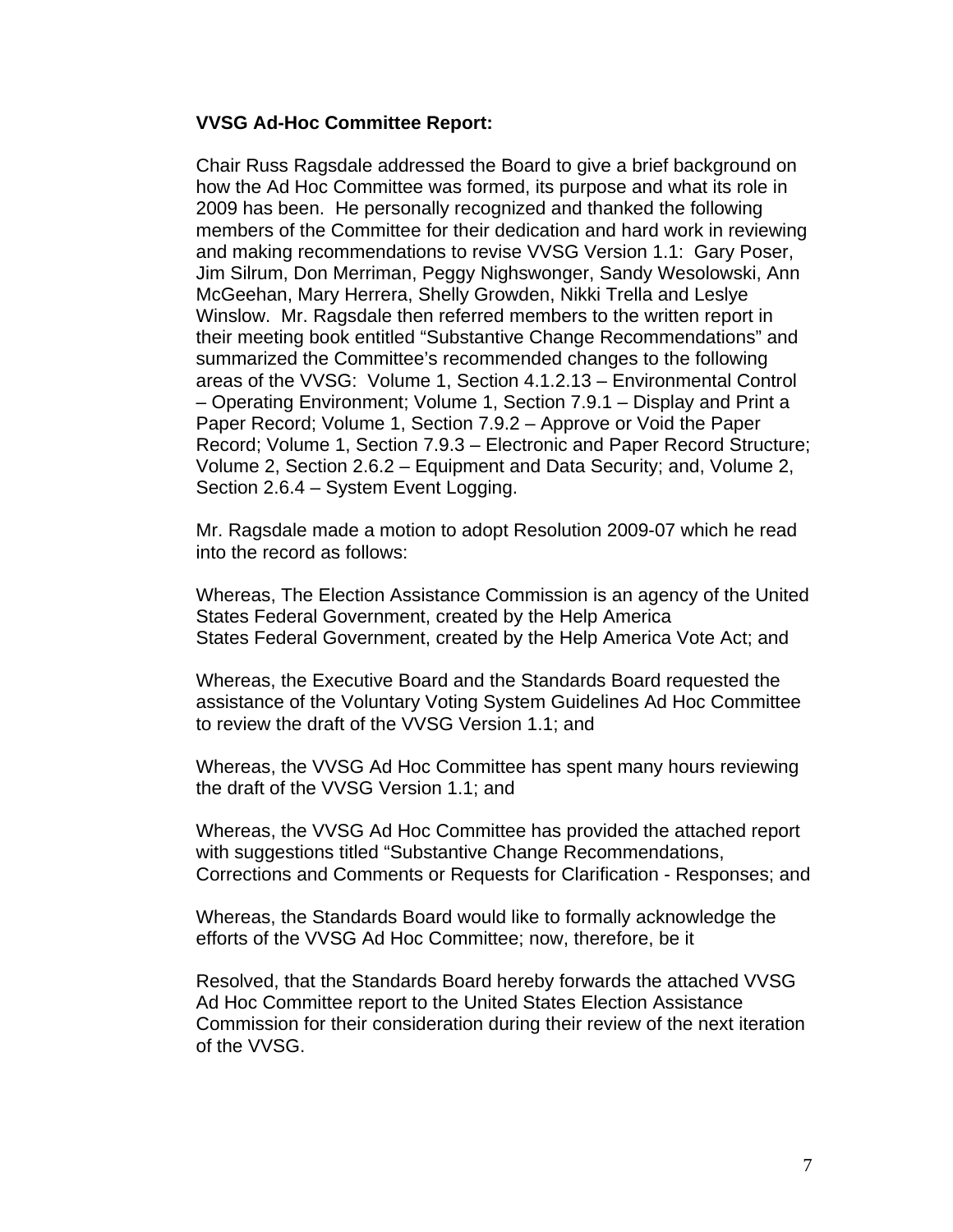Sandy Wesolowski (WI) seconded the motion to adopt Resolution 2009- 07. The floor was open for discussion. The motion was voted on and passed unanimously.

### **Resolutions:**

Brad King addressed the membership to present and read into the record the following three (3) proposed Resolutions that were brought by the Executive Board:

Brad King (IN) moved for adoption of Resolution 2009-08 which he read into the record as follows:

Whereas, The Election Assistance Commission is an agency of the United States Federal Government created by the Help America Vote Act (HAVA); and

Whereas, voting systems are currently being certified to 2002 Voting System Standards and Voluntary Voting System Guidelines Version 1.0; and

Whereas, voting systems will soon be submitted for certification according to VVSG Version 1.1; and

Whereas, these voting system standards and guidelines are applicable to voting systems currently used across the country; and

Whereas, the first voting systems to achieve EAC certification testing to the 2002 VSS and VVSG Version 1.0 were in the process for more than two years; and

Whereas, due to the lengthy certification process the certified voting systems may already and certainly will eventually need to be modified as a result of state law changes occurring prior to the purchase of a new voting system; therefore, be it

Resolved, the Commissioners of the Election Assistance Commission are asked to vote in favor of allowing EAC certified voting systems to be modified by the manufacturer and tested by the voting system test laboratory (VSTL) according to the standards or guidelines by which they were first certified, by a subsequent version of guidelines, or by a combination of guidelines from various versions of the VVSG as long as the guidelines are not in conflict; and be it further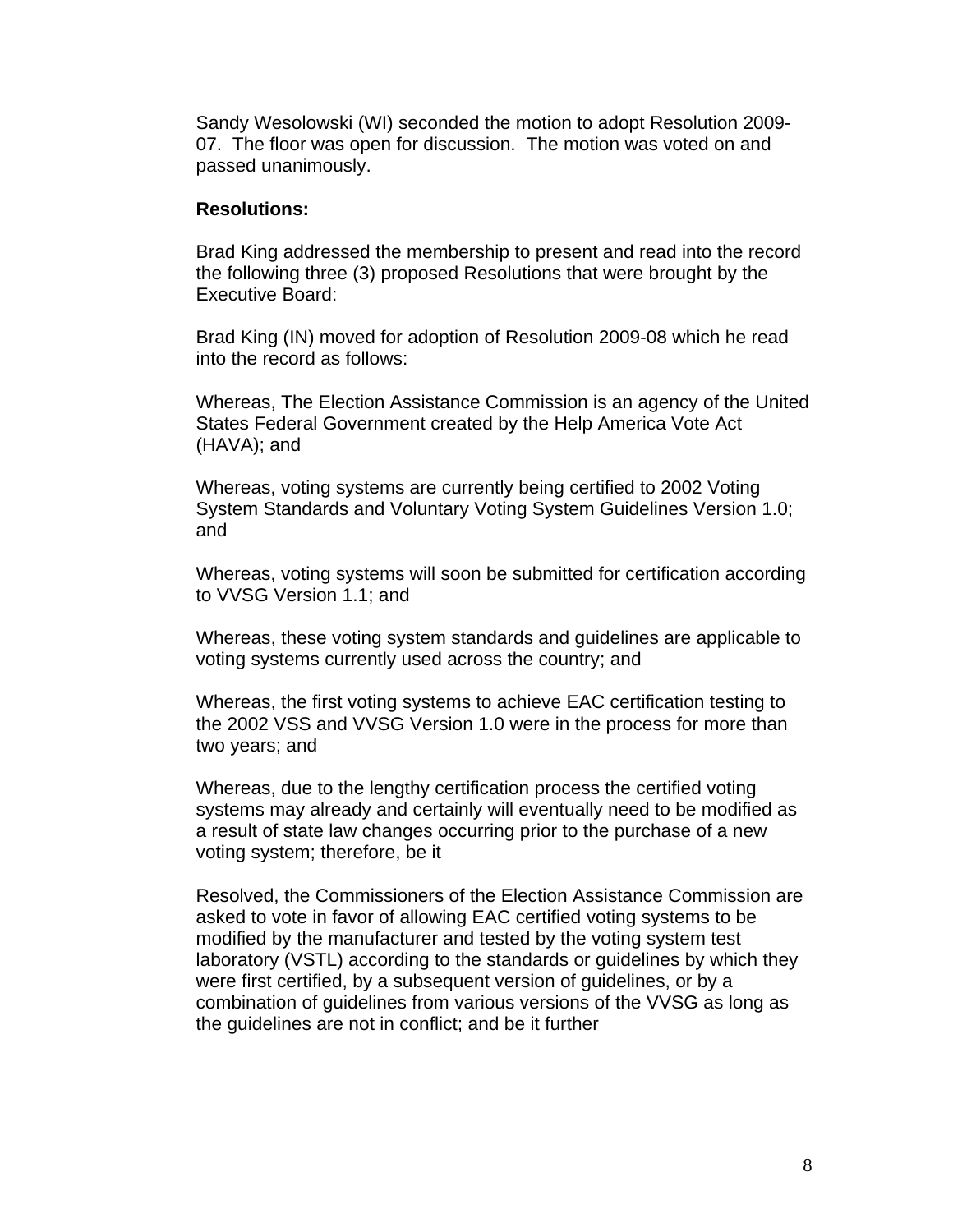Resolved, the modified voting system shall maintain the original VSS or VVSG version certification upon approval by the VSTL and the EAC; and be it further

Resolved, that the first paragraph under Effective Date on page vi of the Voluntary Voting System Guidelines Overview section of the proposed Volume 1 of the VVSG Version 1.1 be rewritten as follows: "The Voluntary Voting System Guidelines will take effect after their final adoption by the EAC. At that time, all new systems submitted for national certification will be tested for conformance with these guidelines. If a modification to a system qualified or certified to a previous standard is submitted for national certification, every component of the modified system will be tested against the standards or guidelines under which it was certified, the VVSG Version 1.1, or a combination of the guidelines from VVSG Versions 1.0 and 1.1 to the extent that the guidelines are not in conflict. And be it further

Resolved, Section 4.4.2.3 of the EAC's Voting System Testing and Certification Program Manual be rewritten as follows: Modification. A modification to a previously EAC-certified voting system shall be tested in a manner necessary to ensure that all changes meet applicable voting system standards and that the modified system (as a whole) will properly and reliably function. Any system submitted for modification shall be subjected to full testing of the modifications (delta testing) and those systems or subsystems altered or impacted by the modification (regression testing). The system will also be subject to system integration testing to ensure overall functionality. The modification will be tested to the version or versions of the VVSG/VSS currently accepted for modification testing and certification by the EAC. This requirement, however, does not mean that the full system must be tested to such standards. If the system has been previously certified to a VVSG/VSS version deemed acceptable by the EAC (see Section 3.2.2.2), it may retain that level of certification with only the modification being tested to the present version(s); and be it finally resolved;

Resolved, these revisions will supersede any other previous rulings of the EAC that are inconsistent with these revisions.

Jim Silrum (ND) seconded the motion to adopt Resolution 2009-08. After lengthy discussion, the motion was voted on and passed by a majority vote of the membership.

Brad King (IN) moved for adoption of Resolution 2009-09 which he read into the record as follows: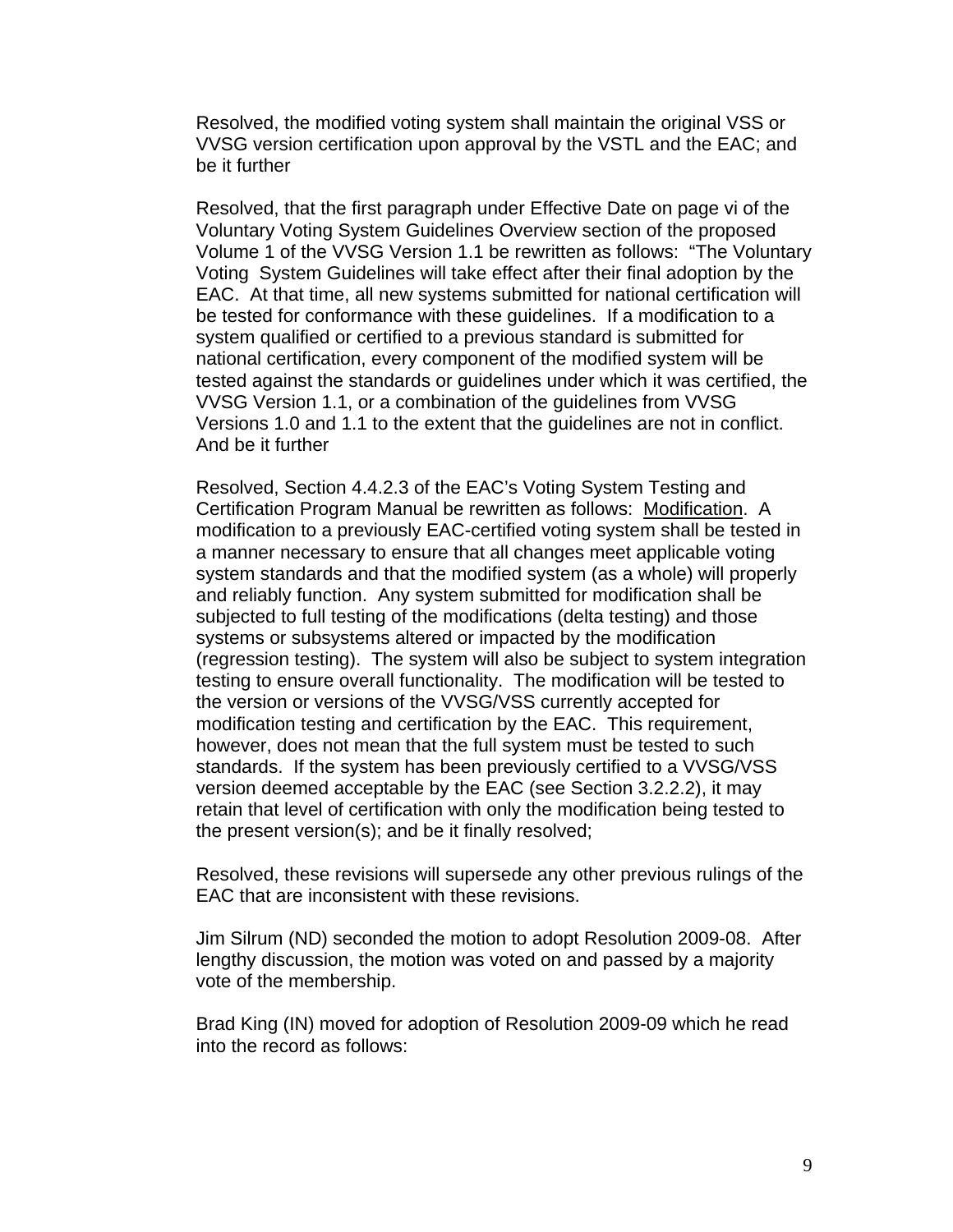Whereas, the Election Assistance Commission is an agency of the United States Federal Government created by the Help America Vote Act; and

Whereas, the Voluntary Voting System Guidelines do not provide any analysis of the fiscal impact such guidelines will have on the conduct of federal, state and local elections; and

Whereas, the cost of running elections has dramatically increased since the implementation of HAVA and impacted state and local government's ability to purchase new voting systems; and

Whereas, local jurisdictions are being more and more of the financial load for voting systems, upgrades and maintenance costs; and

Whereas, the Congress, state policy-makers, and the general public do not understand the cost of purchasing voting systems and would benefit greatly from a fiscal impact analysis of the costs associated with the new voting system standards; and

Whereas, the EAC Standards Board members stand committed to working with the EAC, National Institute of Standards and Technology, organizations representing state and local election officials, voting system manufacturers and other stakeholders to provide input in determining the fiscal impact of future iterations of the VVSG; now therefore, be it

Resolved, that the EAC Standards Board recommends that EAC and NIST work in consultation with organizations representing state and local election officials, voting system manufacturers and other stakeholders to provide a fiscal analysis on the national, state and local costs associated with future iterations of the VVSG beyond VVSG Version 1.1; and be it further

Resolved, that any such fiscal analysis should be completed prior to the public comment period and prior to the consideration and adoption of the next iteration of the VVSG by the EAC.

Anthony Stevens (NH) seconded the motion to adopt Resolution 2009-09. After discussion, the motion was voted on and passed unanimously.

Brad King (IN) moved for adoption of Resolution 2009-10 which he read into the record as follows:

Whereas, the Election Assistance Commission, the Election Assistance Commission Standards Board, and the Election Assistance Commission Board of Advisors were established by Public Law 107-252 (HAVA): and,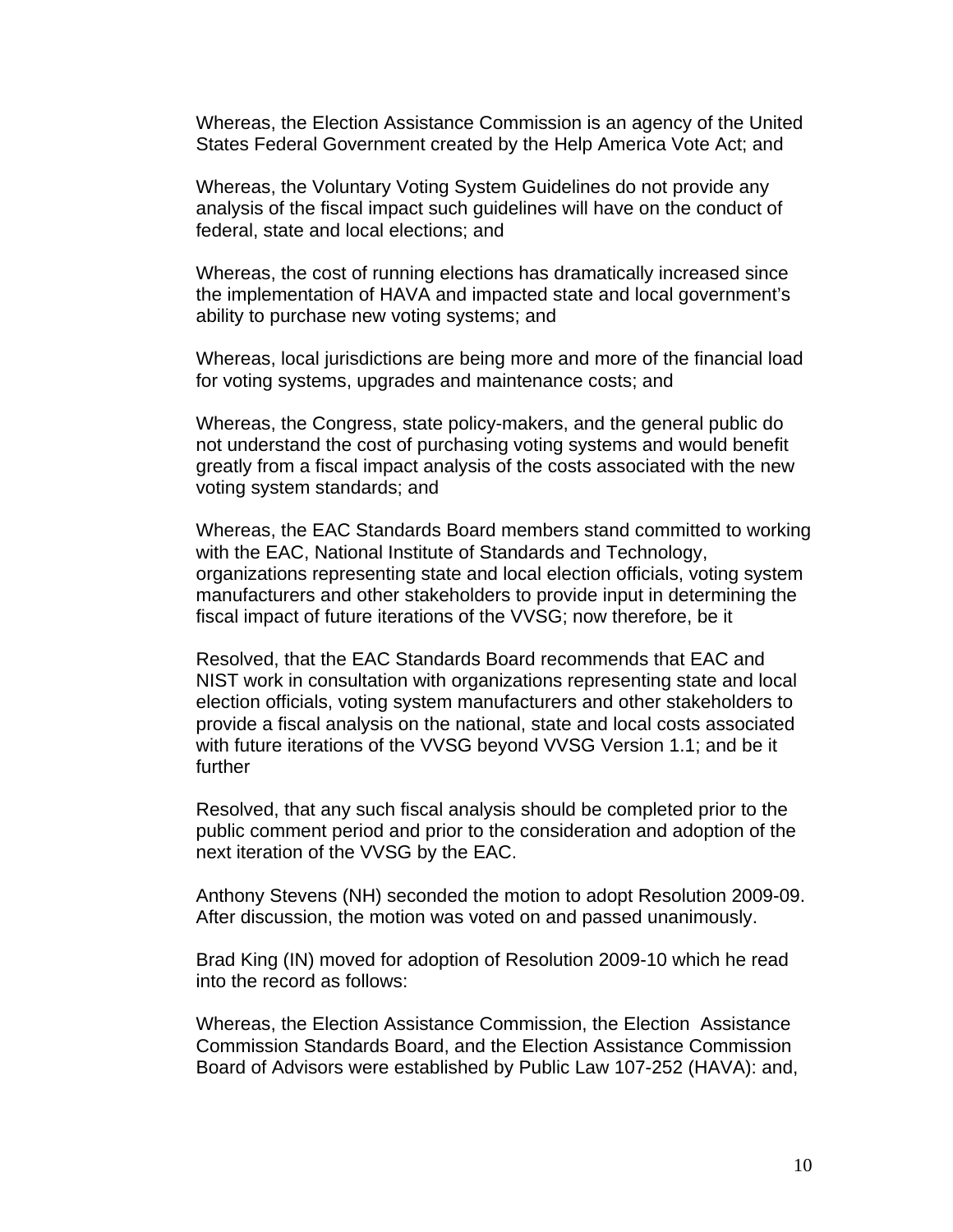Whereas, Section 215(b) of HAVA provides that, "The Standards Board and the Board of Advisors may each secure directly from any federal department or agency such information as the Board considers necessary to carry out this Act, upon the request of the Executive Board (in the case of the Standards Board) or the Chair (in the case of the Board of Advisors), the head of such department or agency shall furnish such information to the Board"; and

Whereas, the Board of Advisors on June 4, 2009, adopted the following motion by unanimous vote: "The Board of Advisors recommends that the EAC, upon the request of the Board of Advisors or the Standards Board, prepare a report for presentation at the meeting of both Boards regarding the status of all Resolutions that have been presented to the EAC for consideration by either Board, the report should indicate the Resolution number; a short description of the Resolution; the status of the Resolution including whether the Resolution was implemented at all; and the reason for the status of each Resolution. The presentation should include adequate time for the discussion of the report" and

Whereas, the Standards Board, on February 27, 2009, adopted Resolution 2009-06, which states in part "it is vitally important for the Standards Board members to keep current with the actions and decisions of the EAC…"; and

Whereas, the Standards Board expresses its appreciation to the EAC and its staff for their diligence and ongoing efforts to keep the Standards Board members informed regarding the actions and decisions of the EAC; and

Whereas, the Standards Board finds that the presentation of more detailed information on a regular basis by the EAC regarding the Resolutions adopted by the Standards Board, both at meetings of the Board, and on the EAC's Website, will enhance the ability of the EAC and the Standards Board to perform their duties under HAVA;

Now, therefore, be it Resolved, by the Election Assistance Commission Standards Board, that

The Board recommends that the Election Assistance Commission prepare a report for presentation at each meeting of the Board regarding the status of all Resolutions that have been presented to the EAC for consideration by either the Standards Board or the Board of Advisors; and

Be it further resolved that the report presented by the EAC should indicate the Resolution number; a short description of the Resolution; the status of the Resolution, including whether the Resolution was implemented at all; and the reason for the status of each Resolution. Provided: that if the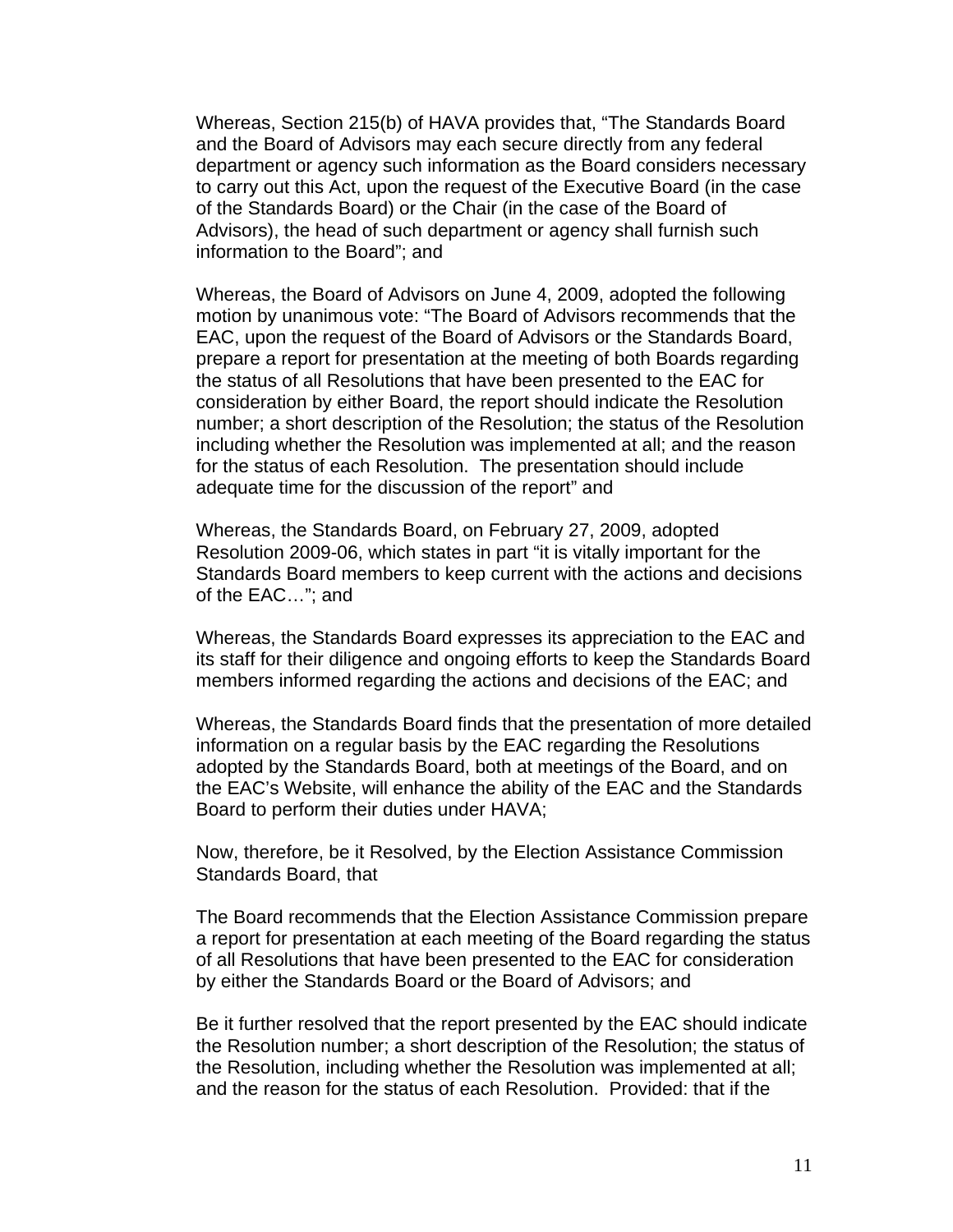EAC has reported at a previous Standards Board meeting that final action has been taken regarding a Resolution, that the EAC report need not refer to that Resolution, unless so requested by a member of the Standards Board before the Standards Board meeting; and

Be it further resolved that the report presented by the EAC should include adequate time for discussion of the report; and

Be it finally resolved that the information set forth in the report presented by the EAC should be incorporated in the EAC Web page currently providing copies of the Resolutions adopted by the Standards board, and that the information on this Web page be updated regularly by the EAC to indicate the current status of each Resolution and the reason for the status of each Resolution so that members of the Standards Board may keep current with the actions and decisions of the EAC taken since the last report given at a meeting of the Standards Board.

Jim Silrum (ND) seconded the motion to adopt Resolution 2009-10. The floor was open for discussion. Dale Fellows (OH) moved for an amendment, which was seconded by Patty McGee (SD). After discussion, the proposed amendment was voted on and passed unanimously. Dale Fellows (OH) moved for an additional amendment, which was seconded by Brad King. After discussion, the proposed amendment was voted on and passed unanimously. The amended main motion was voted on and passed unanimously.

### **Other Board Business:**

Chair English opened the floor for discussion concerning the scheduled start time for the Friday session. Dana DeBeauvoir (TX) made a motion to change the agenda and move the starting time from 8:30 a.m. until 9:00 a.m. Amy Bjelland (AZ) seconded the motion. The motion was defeated.

### **The meeting recessed at 5:23 p.m.**

### **Friday, August 7, 2009**

#### **Chair English called the meeting to order at 8:30 a.m.**

### **Resolutions:**

Chair Larry Lomax addressed the membership on behalf of the Resolutions Committee to report that two (2) proposed Resolutions were received.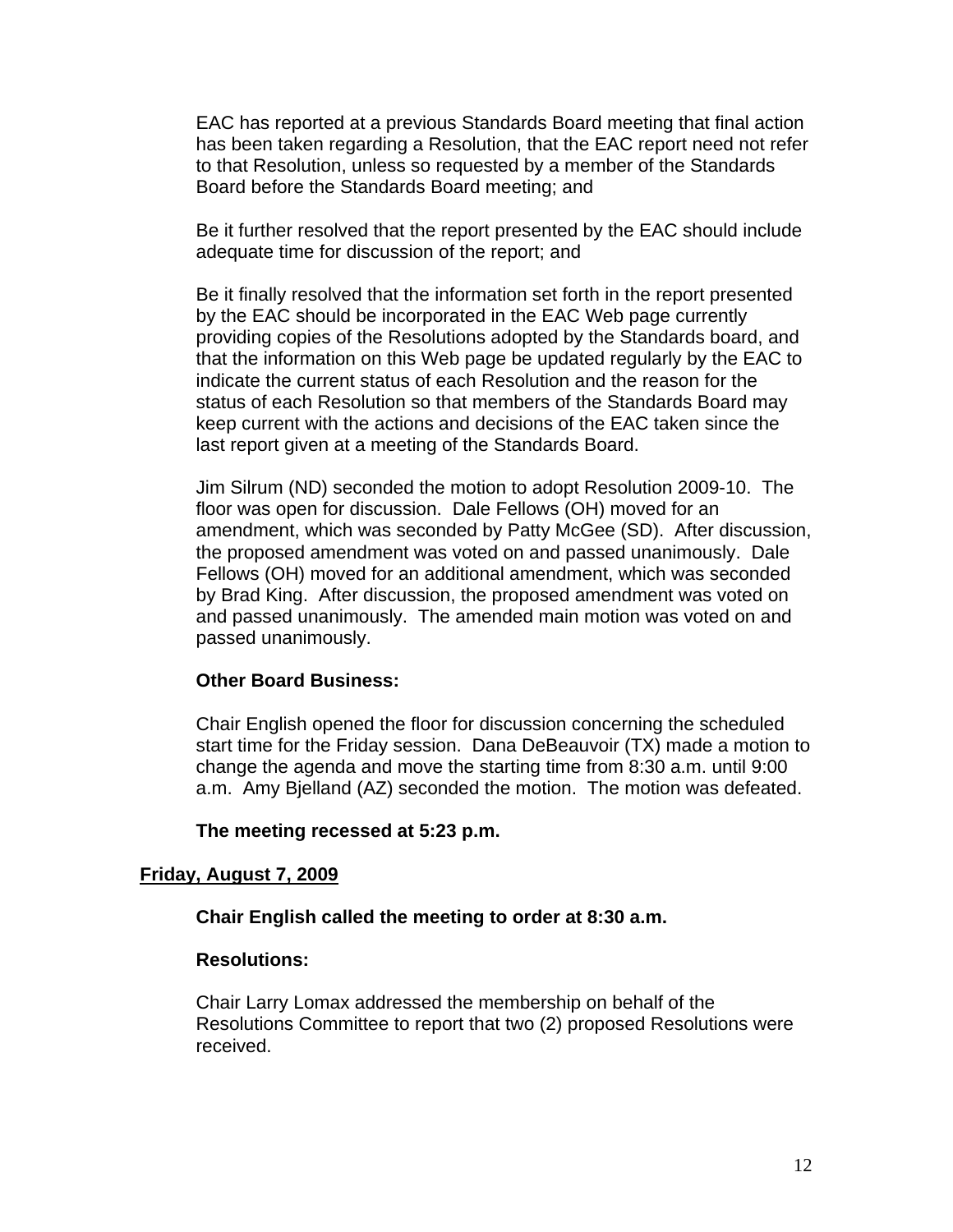Julie Flynn (ME) moved for adoption of Resolution 2009-11 which she read into the record as follows:

Whereas, the Election Assistance Commission (EAC) is an agency of the United States Federal Government created by the Help America Vote Act (HAVA); and

Whereas, vote by phone is used in jurisdictions as an accessible voting station, one, for polling place in the States of Connecticut, Maine, New Hampshire, Oklahoma, and Vermont, and the Commonwealth of Puerto Rico; and

Whereas, the vote by phone system is a voter interface for marking the paper ballot that is available to all voters in these jurisdictions; and

Whereas the 2009 National Institute of Standards and Technology response to Resolution 2007-18 references no scientific study that synchronizing audio and video presented through an electronic display screen creates a significant advantage for voters over alternative methods of providing a visual presentation of the ballot; therefore be it

Resolved, the requirement for an electronic display screen as the only method of providing synchronized audio/visual presentation of the ballot be removed from VVSG Version 1.1 in all areas, including 3.2.5(6), 3.3.7(a), and 3.3.2(d).

Howard Sholl (DE) seconded the motion. After discussion, the motion was voted on and passed unanimously.

Dale Fellows (OH) moved for adoption of Resolution 2009-12, which he read into the record as follows:

Whereas, the Election Assistance Commission (EAC) is an agency of the United States Federal Government created by the Help America Vote Act (HAVA); and

Whereas the EAC presented a draft of the Voluntary Voting System Guidelines (VVSG) Version 1.1 to the members of the EAC Standards Board for its review, comments and suggestions; and

Whereas, there are sections of the VVSG 1.1 that are in need of clarification, therefore be it

Resolved, Section 7.9.1(c)(v) of the VVSG Version 1.1, Display and Print Paper Record, the word "final" should be added between the words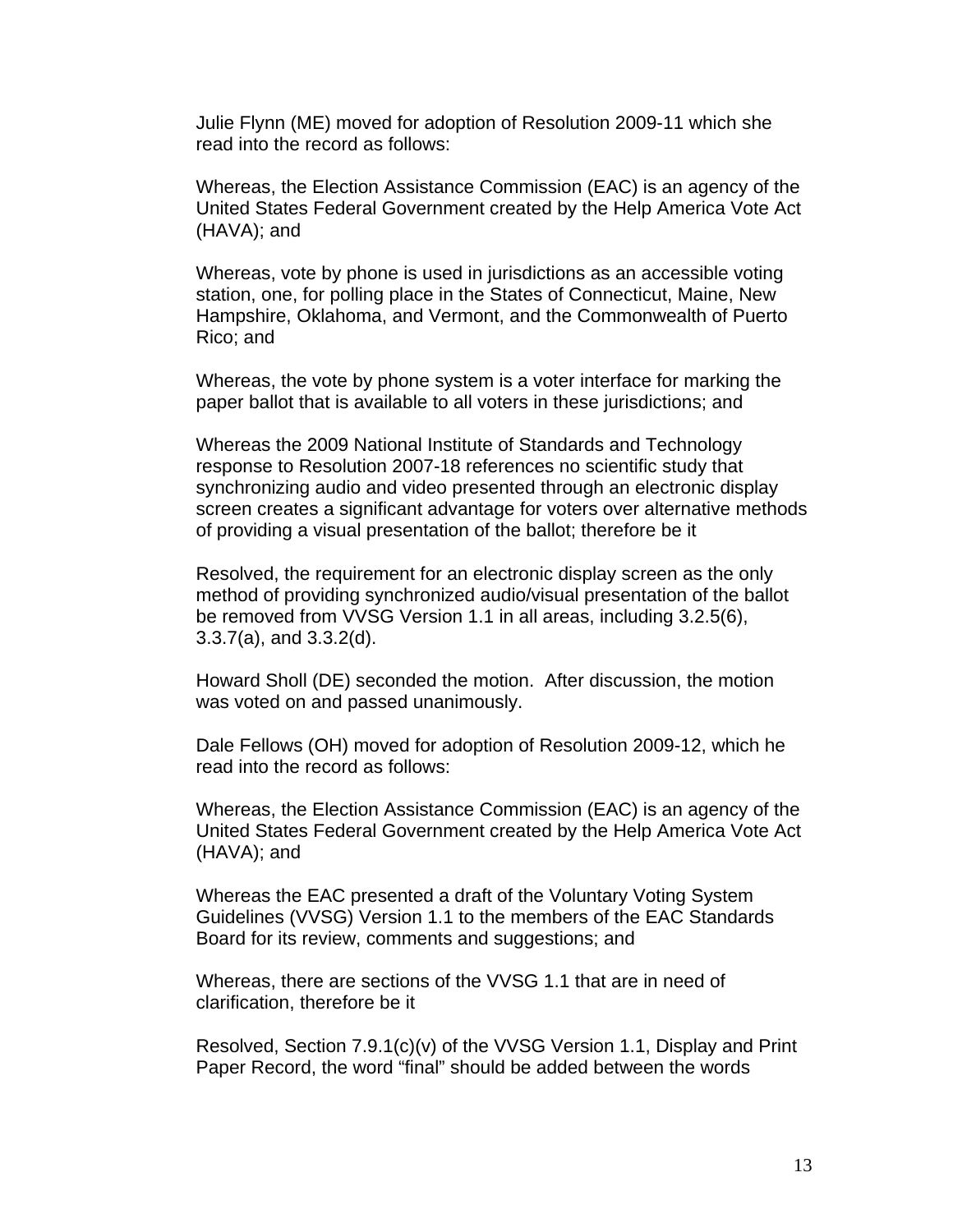"voters" and "choices" to clarify that the paper record contains a complete record of the voters' final choices; and be it further

Resolved, Section 7.9.2(b) and (c) of the VVSG 1.1, Approve or Void the Paper Record, should be rewritten so that it reflects that any references to a "paper record" reads "paper record or vote" and that any reference to a "vote" reads "paper record or vote."

Brandi Seskes (OH) seconded the motion. After discussion, the motion was voted on and passed unanimously.

Mr. Lomax pointed out a typographical error that he discovered in Resolution 2009-11 in which reference to Section 3.2.5(6) should be corrected to read Section 3.2.5(b). Tonni Bartholomew (MI) made a motion to reconsider the motion that adopted Resolution 2009-11. Anthony Stevens (NH) seconded the motion. The motion was voted on and passed unanimously. Tonni Bartholomew (MI) moved to amend Resolution 2009-11 which was seconded by Nathaniel Robinson (WI). The proposed amendment was voted on and passed unanimously. The amended main motion was voted on and passed unanimously.

### **Adjournment**

The Board expressed its appreciation to the EAC for helping to coordinate the meeting and conduct business with a round of applause. The Board also expressed its appreciation to Chair English for conducting an excellent meeting through a round of applause. Chair English encouraged the Board to give strong consideration to topics/presentations for future meeting. DFO Gineen Bresso Beach, Chair, EAC, thanked the Executive Board members, past and present, for their work with her. Nestor J. Colon Berlingeri requested that the EAC and/or Standards Board consider holding a future meeting in Puerto Rico.

With there being no other business, Chair English called for a motion to adjourn the meeting. Brad King (IN) moved to adjourn, which was seconded by Peggy Nighswonger (WY). The motion carried unanimously.

#### **The meeting adjourned at 9:05 a.m.**